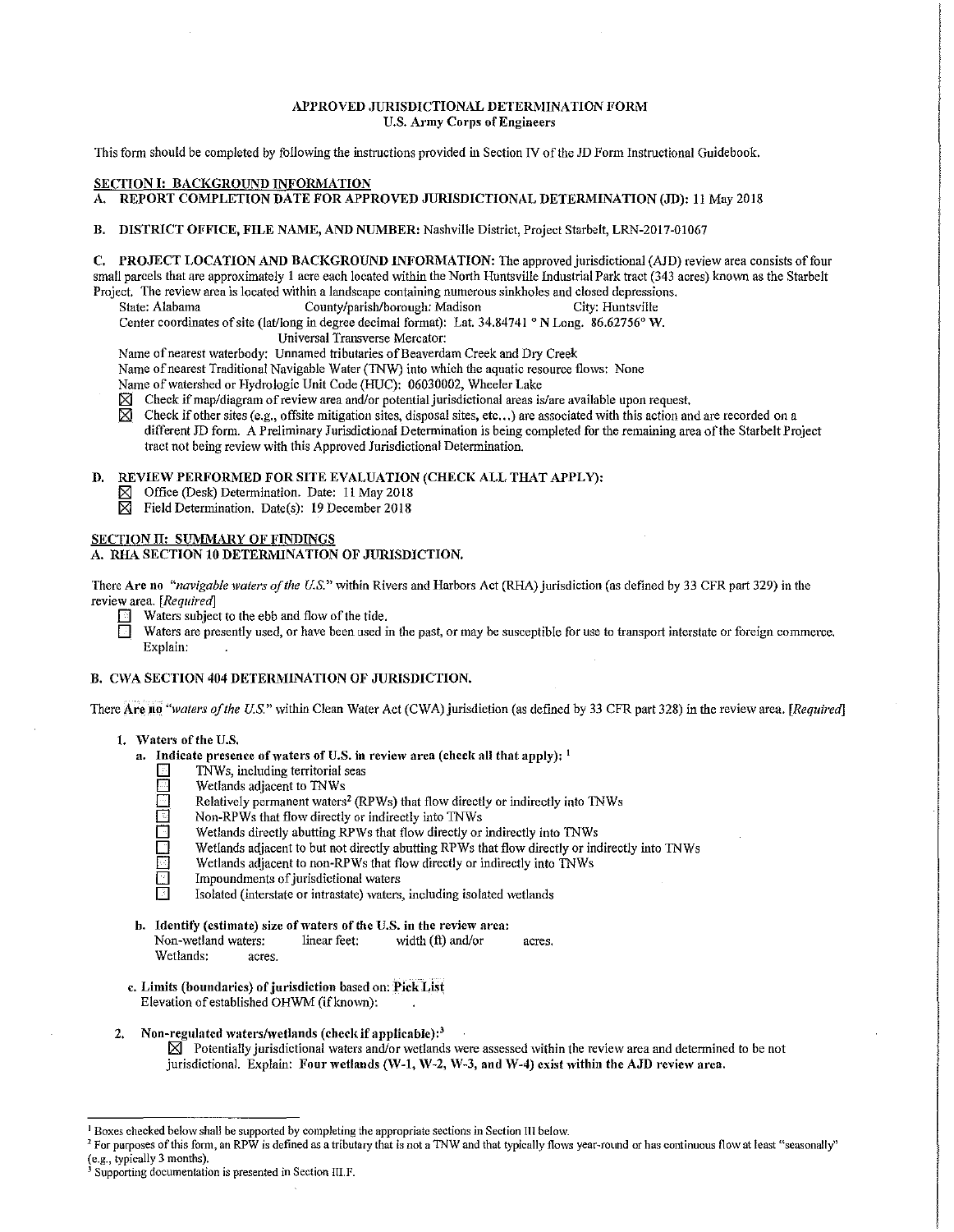$W-1$  is a 0.09 acre wetland created by an earthen berm apparently constructed to create a pond. The pond is indicated on the 1967 Jeff, AL, USGS topographic quad map but based on a review of historical aerial images the pond typically does not contain open water except during the wet season in late winter/early spring. Due to the lack of open water during most of the growing season a wetland has developed in the lowest ground behind the berm. The earthen berm was created in an upland area and is not located on a tributary of a water of the U.S. W-1 has no hydrological connection to other waters. (Lat. 34.83716, Long. -86.62864)

W-2 is also indicated on the 1967 Jeff, AL, USGS topographic quad map as a pond. W-2 is located within a natural depression on the landscape completely encircled by uplands that are cropped. (Lat. 34.84266, Long. -86.63296). W-2 has no hydrological connection to other waters.

W-3 is a 0.07 acre wetland located within a natural depression on the landscape, completely surrounded by uplands that are used for hay production. (Lat. 34.84742, Long. -86.62752). W-3 has no hydrological connection to other 'vatcrs.

W-4 is a 0.09 acre wetland located within a natural depression on the landscape, completely surrounded by uplands that are used for hay production to the west and cropped to the east. (Lat. 34.85010, Long. -86.62547). W-4 has no hydrological connection to other waters.

Based on a review of information submitted by AECOM on behalf of Starbelt, LLC, including: a USGS quadrangle map, NRCS Soil Maps for Madison County, Alabama, a review of the National Hydrologic Dataset, U.S. Fish and Wildlife National Wetland Inventory database, and photographs of the review area; the Corps has determined W-1, W-2, W-3, and W-4 are not part of a tributary system to interstate or navigable waters of the United States and are not adjacent to such tributary waters.

The wetlands do not support a link to interstate or foreign commerce because they are not known to be used by interstate or foreign travelers for recreation or other purposes; do not produce fish or shellfish that could be taken and sold in interstate or foreign commerce; and are not known to be used for industrial purposes by industries in interstate commerce. The wetlands are determined to not be jurisdictional under the CWA because the wetlands lack links to interstate commerce sufficient to serve as a basis for jurisdiction.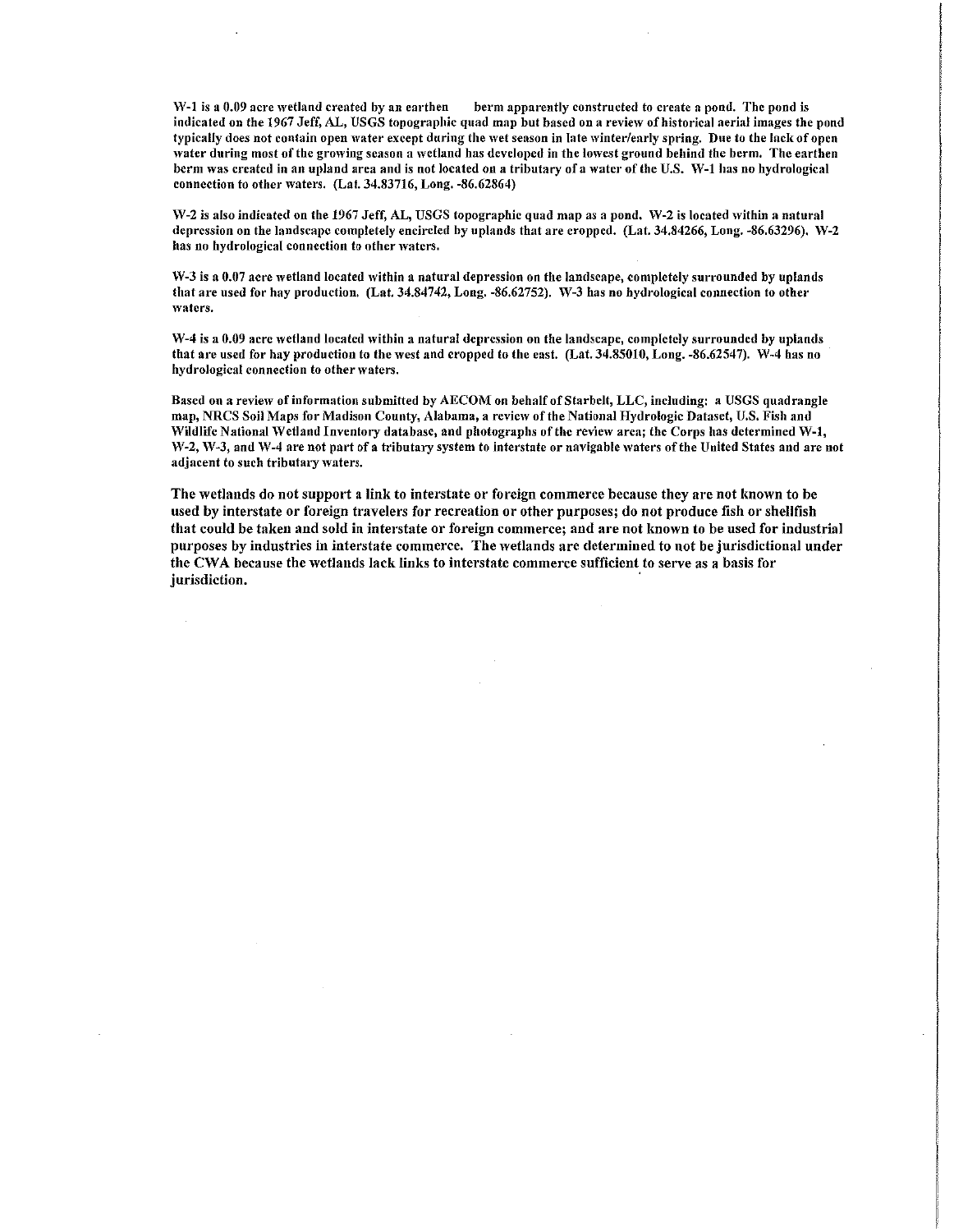#### SECTION III: CWA ANALYSIS

#### A. TNWs AND WETLANDS ADJACENT TO TNWs

The agencies will assert jurisdiction over TNWs and wetlands adjacent to TNWs. If the aquatic resource is a TNW, complete Section III.A.1 and Section III.D.1. only; if the aquatic resource is a wetland adjacent to a TNW, complete Sections III.A.1 and 2 and Section III.D.1.; otherwise, see Section III.B below.

## I. TNW

Identify TNW:

Summarize rationale supporting determination:

### 2. Wetland adjacent to TNW

Summarize rationale supporting conclusion that wetland is "adjacent":

# B. CHARACTERISTICS OF TRIBUTARY (THAT IS NOT A TNW) AND ITS ADJACENT WETLANDS {IF ANY):

This section summarizes information regarding characteristics of the tributary and its adjacent wetlands, if any, and it helps determine whether or not the standards for jurisdiction established under *Rapanos* have been met.

The agencies will assert jurisdiction over non-navigable tributaries of TNWs where the tributaries are "relatively permanent waters" (RPWs), i.e. tributaries that typically flow year-round or have continuous flow at least seasonally (e.g., typically 3 months). A wetland that directly abuts an RPW is also jurisdictional. If the aquatic resource is not a TNW, but has year-round (perennial) flow, skip to Section III.D.2. If the aquatic resource is a wetland directly abutting a tributary with perennial flow, skip to Section III.D.4.

A wetland that is adjacent to but that does not directly abut an RPW requires a significant nexus evaluation. Corps districts and EPA regions will include in the record any available information that documents the existence of a significant nexus between a relatively permanent tributary that is not perennial (and its adjacent wetlands if any) and a traditional navigable water, even though a significant nexus finding is not required as a matter of law.

If the waterbody<sup>4</sup> is not an RPW, or a wetland directly abutting an RPW, a JD will require additional data to determine if the waterbody has a significant nexus with a TNW. If the tributary has adjacent wetlands, the significant nexus evaluation must consider the tributary in combination with all of its adjacent wetlands. This significant nexus evaluation that combines, for analytical purposes, the tributary and all of its adjacent wetlands is used whether the review area identified in the JD request is the tributary, or its adjacent wetlands, or both. If the JD covers a tributary with adjacent wetlands, complete Section III.B.1 for the tributary, Section III.B.2 for any onsite wetlands, and Section III.B.3 for all wetlands adjacent to that tributary, both onsite and offsite. The determination whether a significant nexus exists is determined in Section  $\Pi\mathbf{I}.\mathbf{C}$  below.

1. Characteristics of non-TNWs that flow directly or indirectly into TNW

- (i) General Area Conditions:
	- Watershed size: Drainage area: Pick List Average annual rainfall: inches Average annual snowfall: inches
- (ii) Physical Characteristics:
	- (a) Relationship with TNW: Tributary flows directly into TNW. □ Tributary flows through Pick List tributaries before entering TNW.

Project waters are Pick List river miles from TNW. Project \vaters are Pick List river miles from RPW. Project waters are Pick List aerial (straight) miles from TNW. Project waters are Pick List aerial (straight) miles from RPW. Project waters cross or serve as state boundaries. Explain:

Identify flow route to  $TNW<sup>5</sup>$ : Tributary stream order, if known:

<sup>&</sup>lt;sup>4</sup> Note that the Instructional Guidebook contains additional information regarding swales, ditches, washes, and erosional features generally and in the arid West.

<sup>&</sup>lt;sup>5</sup> Flow route can be described by identifying, e.g., tributary a, which flows through the review area, to flow into tributary b, which then flows into TNW.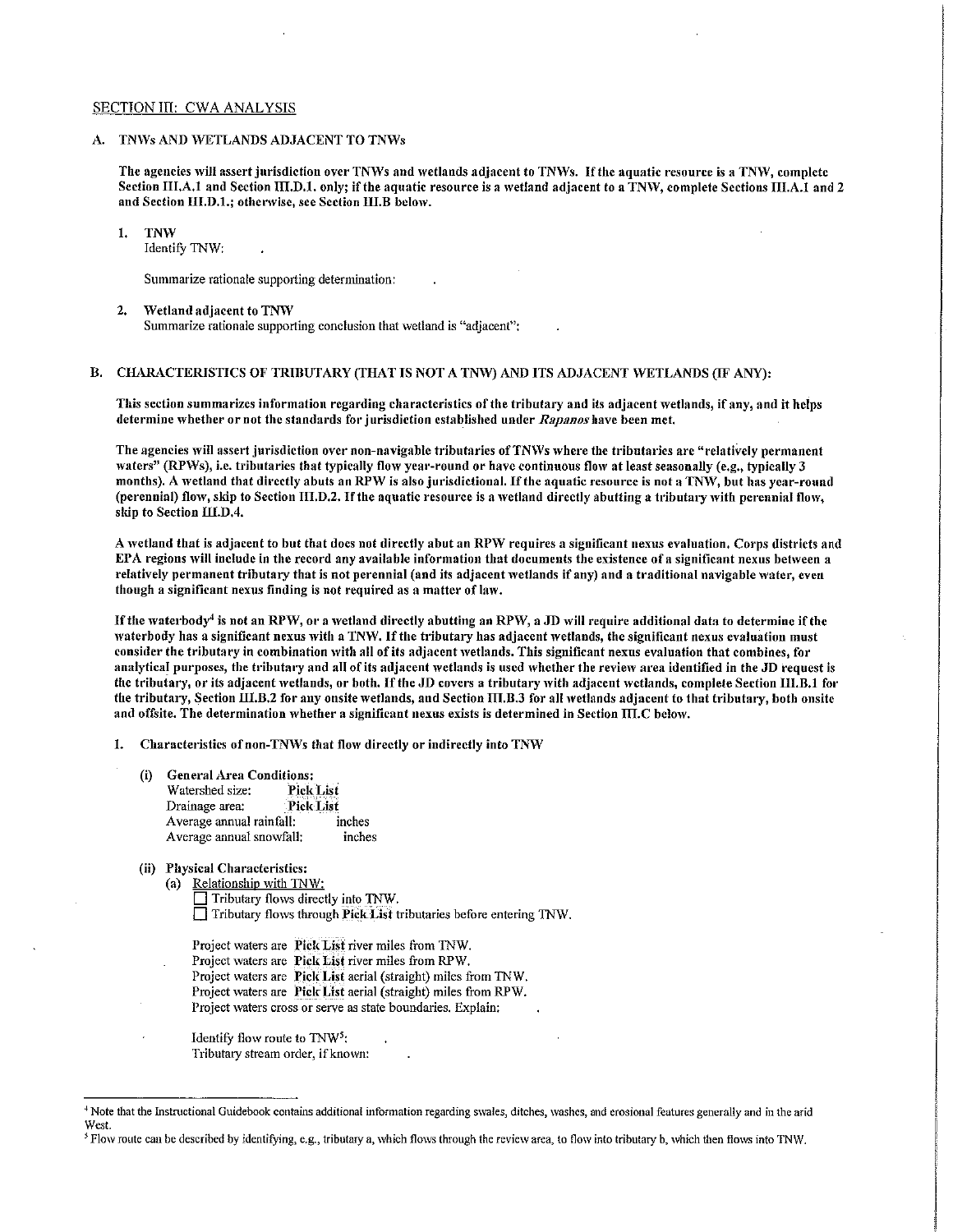|  | (b) General Tributary Characteristics (check all that<br>$app(y)$ :<br>Tributary is:<br>∣ Natural<br>Artificial (man-made). Explain:<br>Manipulated (man-altered). Explain:                                                                                                                                                                                                                                                                                                                                                                                                                                                                                                  |
|--|------------------------------------------------------------------------------------------------------------------------------------------------------------------------------------------------------------------------------------------------------------------------------------------------------------------------------------------------------------------------------------------------------------------------------------------------------------------------------------------------------------------------------------------------------------------------------------------------------------------------------------------------------------------------------|
|  | Tributary properties with respect to top of bank (estimate):<br>Average width:<br>feer<br>Average depth:<br>feet<br>Average side slopes: Pick List.                                                                                                                                                                                                                                                                                                                                                                                                                                                                                                                          |
|  | Primary tributary substrate composition (check all that apply):<br>∃ Silts<br>∃ Sands<br>Concrete<br>Cobbles<br>Muck<br>Gravel<br>$\exists$ Bedrock<br>Vegetation. Type/% cover:<br>Other. Explain:                                                                                                                                                                                                                                                                                                                                                                                                                                                                          |
|  | Tributary condition/stability [e.g., highly eroding, sloughing banks]. Explain:<br>Presence of run/riffle/pool complexes. Explain:<br>Tributary geometry: Pick List<br>Tributary gradient (approximate average slope):<br>℅                                                                                                                                                                                                                                                                                                                                                                                                                                                  |
|  | $(c)$ Flow:<br>Tributary provides for: Pick List<br>Estimate average number of flow events in review area/year: Pick List<br>Describe flow regime:<br>Other information on duration and volume:                                                                                                                                                                                                                                                                                                                                                                                                                                                                              |
|  | Surface flow is: Pick List. Characteristics:                                                                                                                                                                                                                                                                                                                                                                                                                                                                                                                                                                                                                                 |
|  | Subsurface flow: Pick List. Explain findings:<br>$\Box$ Dye (or other) test performed:                                                                                                                                                                                                                                                                                                                                                                                                                                                                                                                                                                                       |
|  | Tributary has (check all that apply):<br>$\Box$ Bed and banks<br>$\Box$ OHWM <sup>6</sup> (check all indicators that apply):<br>clear, natural line impressed on the bank<br>the presence of litter and debris<br>$\Box$ changes in the character of soil<br>destruction of terrestrial vegetation<br>shelving<br>the presence of wrack line<br>$\mathbf{I}$<br>vegetation matted down, bent, or absent<br>sediment sorting<br>$\Box$ leaf litter disturbed or washed away<br>scour<br>sediment deposition<br>multiple observed or predicted flow events<br>water staining<br>abrupt change in plant community<br>other (list):<br>Discontinuous OHWM. <sup>7</sup> Explain: |
|  | If factors other than the OHWM were used to determine lateral extent of CWA jurisdiction (check all that apply):<br>$\Box$ High Tide Line indicated by:<br>ĿЩ<br>Mean High Water Mark indicated by:<br>$\Box$ oil or scum line along shore objects<br>$\Box$ survey to available datum;<br>fine shell or debris deposits (foreshore)<br>$\Box$ physical markings;<br>$\Box$ vegetation lines/changes in vegetation types.<br>physical markings/characteristics<br>tidal gauges<br>other (list):                                                                                                                                                                              |
|  | (iii) Chemical Characteristics:<br>Characterize tributary (e.g., water color is clear, discolored, oily film; water quality; general watershed characteristics, etc.).<br>Explain:<br>Identify specific pollutants, if known:                                                                                                                                                                                                                                                                                                                                                                                                                                                |

 $\ddot{\phantom{a}}$ 

 $\bar{z}$ 

 $\bar{z}$ 

 $\sim$ 

<sup>&</sup>lt;sup>6</sup>A natural or man-made discontinuity in the OHWM does not necessarily sever jurisdiction (e.g., where the stream temporarily flows underground, or where the OHWM has been removed by development or agricultural practices). Where there is a break in the OHWM that is unrelated to the waterbody's flow regime (e.g., flow over a rock outcrop or through a culvert), the agencies will look for indicators of flow above and below the break.<br><sup>7</sup>Ibid.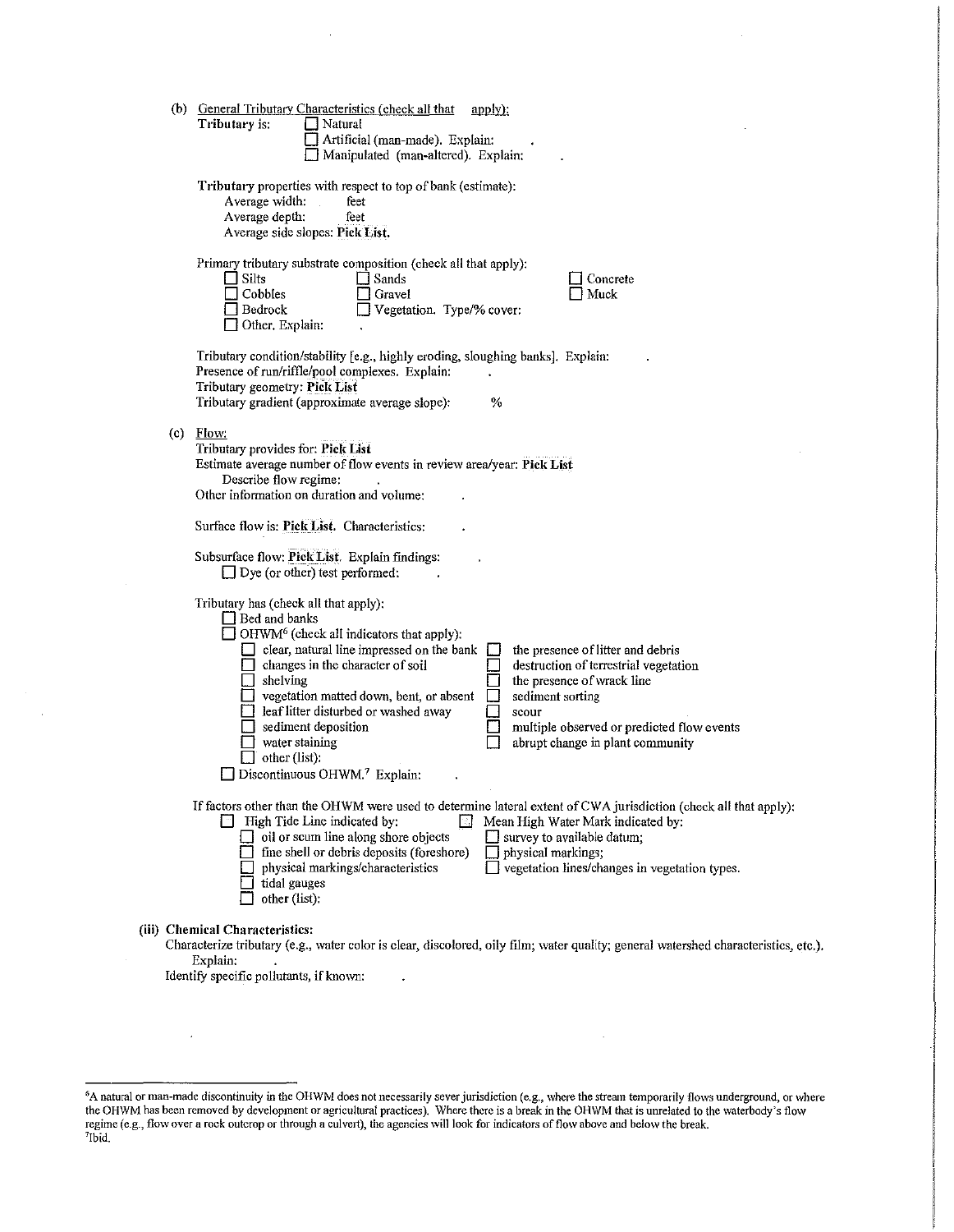#### (iv) Biological Characteristics. Channel supports (check all that apply):

- $\widetilde{R}$ iparian corridor. Characteristics (type, average width):
- Wetland fringe. Characteristics:<br>
Habitat for:
- Habitat for:
	- D Federally Listed species. Explain findings:
	- $\Box$  Fish/spawn areas. Explain findings:
	- Other environmentally-sensitive species. Explain findings:
	- $\overline{\Box}$  Aquatic/wildlife diversity. Explain findings;

### 2. Characteristics of wetlands adjacent to non-TNW that flow directly or indirectly into TNW

# (i) Physical Characteristics:

- (a) General Wetland Characteristics: Properties:
	- Wetland size: acres Wetland type. Explain: Wetland quality. Explain: Project wetlands cross or serve as state boundaries. Explain:
- (b) General Flow Relationship with Non-TNW:

Flow is: Pick List. Explain:

Surface flow is: Pick List Characteristics:

Subsurface flow: Pick List. Explain findings:  $\Box$  Dye (or other) test performed:

- (c) Wetland Adjacency Determination with Non-1NW:
	- $\Box$  Directly abutting
	- $\Box$  Not directly abutting
		- $\Box$  Discrete wetland hydrologic connection. Explain:
		- D Ecological connection. Explain:
		- $\Box$  Separated by berm/barrier. Explain:

# (d) Proximity (Relationship) to TNW

Project wetlands are Pick List river miles from TNW. Project waters are Pick List aerial (straight) miles from TNW. Flow is from: Pick List. Estimate approximate location of wetland as within the Pick List floodplain.

#### (ii) Chemical Characteristics:

Characterize wetland system (e.g., water color is clear, brown, oil film on surface; water quality; general watershed characteristics; etc.). Explain:

Identify specific pollutants, if known:

# (iii) Biological Characteristics. \Vetland supports (check all that apply):

- D Riparian buffer. Characteristics (type, average \Vidth):
- $\Box$  Vegetation type/percent cover. Explain:
- $\overline{\Box}$  Habitat for:
	- D Federally Listed species. Explain findings:
	- $\Box$  Fish/spawn areas. Explain findings:
	- $\Box$  Other environmentally-sensitive species. Explain findings:
	- $\Box$  Aquatic/wildlife diversity. Explain findings:

# 3. Characteristics of all wetlands adjacent to the tributary (if any)

All wetland(s) being considered in the cumulative analysis: Pick List

Approximately ( ) acres in total are being considered in the cumulative analysis.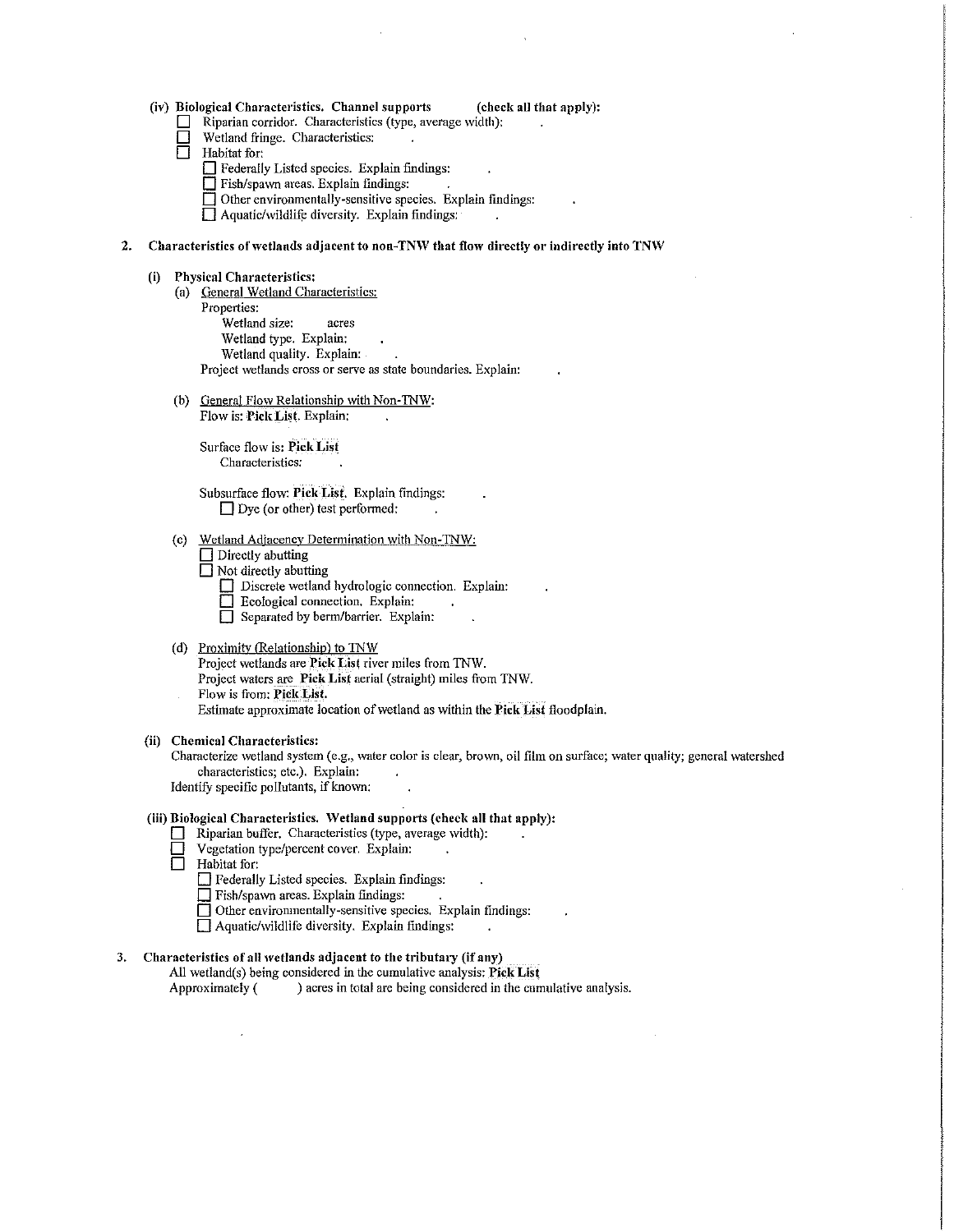For each wetland, specify the following:

Directly abuts? (Y/N) Size (in acres) Directly abuts? (Y/N) Size (in acres)

Summarize overall biological, chemical and physical functions being performed:

# C. SIGNIFICANT NEXUS DETERMINATION

A significant nexus analysis will assess the flow characteristics and functions of the tributary itself and the functions performed by any wetlands adjacent to the tributary to determine if they significantly affect the chemical, physical, and biological integrity of a TNW. For each of the following situations, a significant nexus exists if the tributary, in combination with all of its adjacent wetlands, has more than a speculative or insubstantial effect on the chemical, physical and/or biological integrity of a TNW. Considerations \Vhen evaluating significant nexus include, but are not limited to the volume, duration, and frequency of the flow of water in the tributary and its proximity to a TNW, and the functions performed by the tributary and all its adjacent wetlands. It is not appropriate to determine significant nexus based solely on any specific threshold of distance (e.g. betiveen a tributary and its adjacent wetland or between a tributary and the TNW). Similarly, the fact an adjacent wetland lies within or outside of a floodplain is not solely determinative of significant nexus.

Dra\V connections between the features documented and the effects on the TN\V, as identified in the *Rapanos* Guidance and discussed in the Instructional Guidebook. Factors to consider include, for example:

- Does the tributary, in combination with its adjacent wetlands (if any), have the capacity to carry pollutants or flood waters to TNWs, or to reduce the amount of pollutants or flood waters reaching a TNW?
- Does the tributary, in combination with its adjacent wetlands (if any), provide habitat and lifecycle support functions for fish and other species, such as feeding, nesting, spawning, or rearing young for species that are present in the TNW?
- Does the tributary, in combination with its adjacent wetlands (if any), have the capacity to transfer nutrients and organic carbon that support downstream foodwebs?
- Does the tributary, in combination with its adjacent wetlands (if any), have other relationships to the physical, chemical, or biological integrity of the TNW?

Note: the above list of considerations is not inclusive and other functions observed or known to occur should be documented below:

- 1. Significant nexus findings for non-RPW that has no adjacent wetlands and flows directly or indirectly into TNWs. Explain findings of presence or absence of significant nexus below, based on the tributary itself, then go to Section III.D:
- 2. Significant nexus findings for non-RPW and its adjacent wetlands, where the non-RPW flows directly or indirectly into TNWs. Explain findings of presence or absence of significant nexus below, based on the tributary in combination with all of its adjacent wetlands, then go to Section  $III.D$ :
- 3. Significant nexus findings for wetlands adjacent to an RPW but that do not directly abut the RPW. Explain findings of presence or absence of significant nexus below, based on the tributary in combination with all of its adjacent wetlands, then go to Section III.D:

# D. DETERMINATIONS OF JURISDICTIONAL FINDINGS. THE SUBJECT WATERS/WETLANDS ARE (CHECK ALL THAT APPLY):

- 1. TNWs and Adjacent Wetlands. Check all that apply and provide size estimates in review area:<br> $\boxed{\odot}$  TNWs: linear feet width (ft). Or, acres. width (ft), Or, acres.<br>acres.  $\Box$  Wetlands adjacent to TNWs:
- 2. RPWs that flow directly or indirectly into TNWs.
	- $\Box$  Tributaries of TNWs where tributaries typically flow year-round are jurisdictional. Provide data and rationale indicating that tributary is perennial:
	- $\Box$  Tributaries of TNW where tributaries have continuous flow "seasonally" (e.g., typically three months each year) are jurisdictional. Data supporting this conclusion is provided at Section III.B. Provide rationale indicating that tributary flows seasonally:

Provide estimates for jurisdictional waters in the review area (check all that apply):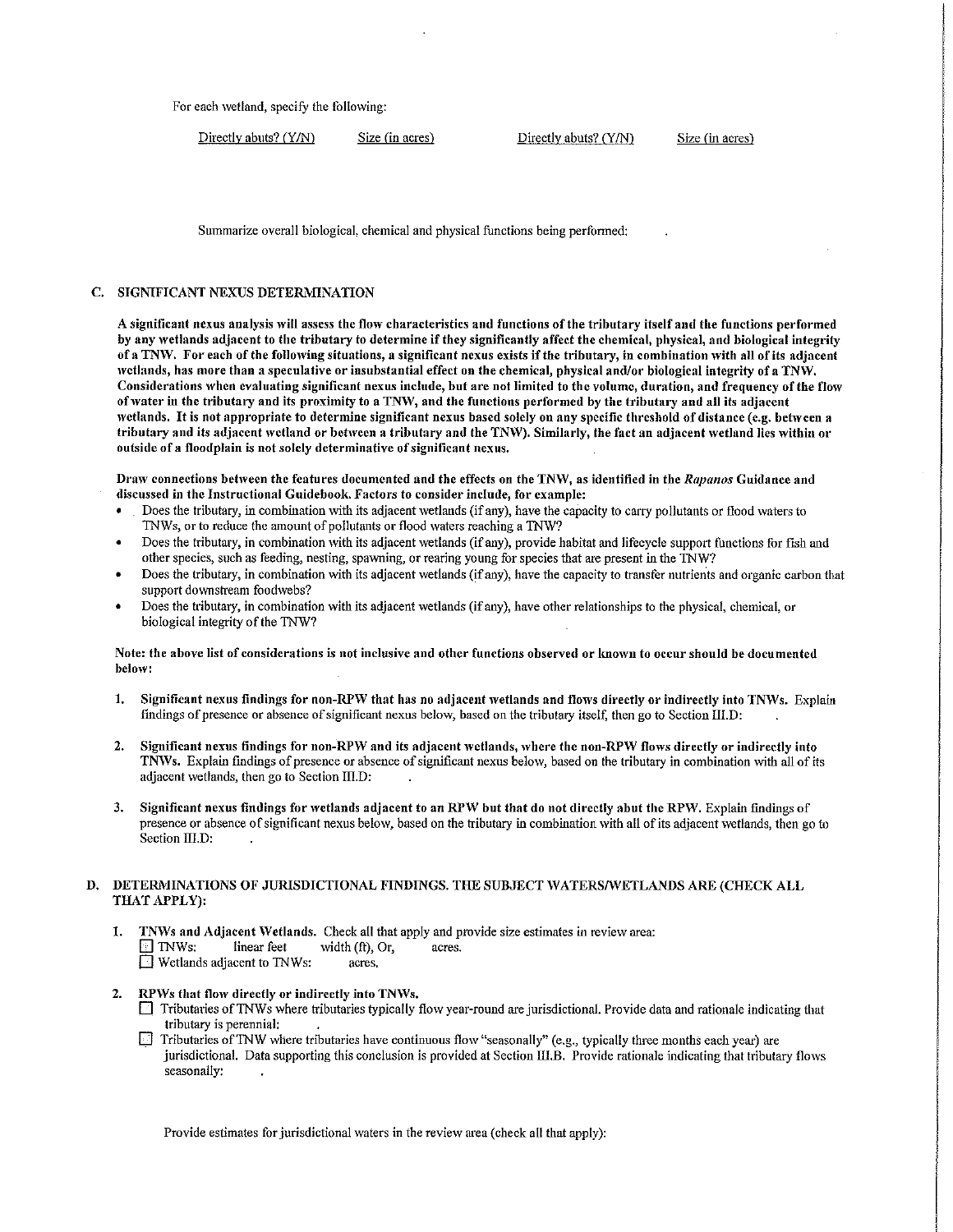Tributary waters: linear feet width (ft).

- Other non-wetland waters: acres. Identify type(s) of waters:
- 3. Non-RP $Ws<sup>8</sup>$  that flow directly or indirectly into TNWs.
	- Waterbody that is not a TNW or an RPW, but flows directly or indirectly into a TNW, and it has a significant nexus with a 1NW is jurisdictional. Data supporting this conclusion is provided at Section III.C.

Provide estimates for jurisdictional waters within the review area (check all that apply):<br>  $\Box$  Tributary waters: linear feet width (ft).

- $\Box$  Tributary waters:<br> $\Box$  Other non-wetland
- Other non-wetland waters: acres.
	- Identify type(s) of waters:

# 4. Wetlands directly abutting an RPW that flow directly or indirectly into TNWs.

Wetlands directly abut RPW and thus are jurisdictional as adjacent wetlands.

- $\Box$  Wetlands directly abutting an RPW where tributaries typically flow year-round. Provide data and rationale indicating that tributary is perennial in Section III.D.2, above. Provide rationale indicating that wetland is directly abutting an RPW:
- $\Box$  Wetlands directly abutting an RPW where tributaries typically flow "seasonally." Provide data indicating that tributary is seasonal in Section 111.B and rationale in Section 111.D.2, above. Provide rationale indicating that wetland is directly abutting an RPW:

Provide acreage estimates for jurisdictional wetlands in the review area: acres.

- 5. Wetlands adjacent to but not directly abutting an RPW that flow directly or indirectly into TNWs.
	- $\Box$  Wetlands that do not directly abut an RPW, but when considered in combination with the tributary to which they are adjacent and with similarly situated adjacent wetlands, have a significant nexus with a TNW are jurisidictional. Data supporting this conclusion is provided at Section III.C.

Provide acreage estimates for jurisdictional wetlands in the review area: acres.

### Wetlands adjacent to non-RPWs that flow directly or indirectly into TNWs.

D Wetlands adjacent to such waters, and have when considered in combination with the tributary to which they are adjacent and with similarly situated adjacent wetlands, have a significant nexus with a TNW are jurisdictional. Data supporting this conclusion is provided at Section III.C.

Provide estimates for jurisdictional wetlands in the review area: acres.

7. Impoundments of jurisdictional waters.9

As a general rule, the impoundment of a jurisdictional tributary remains jurisdictional.

- $\Box$  Demonstrate that impoundment was created from "waters of the U.S.," or
- **EXECUTE:** Demonstrate that water meets the criteria for one of the categories presented above (1-6), or **Demonstrate that water is isolated with a nexus to commerce (see E below).**
- Demonstrate that water is isolated with a nexus to commerce (see E below).

E. ISOLATED [INTERSTATE OR INTRA-STATE] WATERS, INCLUDING ISOLATED WETLANDS, THE USE, DEGRADATION OR DESTRUCTION OF WHICH COULD AFFECT INTERSTATE COMMERCE, INCLUDING ANY SUCH WATERS (CHECK ALL THAT APPLY):<sup>10</sup>

- $\Box$  which are or could be used by interstate or foreign travelers for recreational or other purposes,  $\Box$  from which fish or shellfish are or could be taken and sold in interstate or foreign commerce.
- from which fish or shellfish are or could be taken and sold in interstate or foreign commerce.

 $\Box$  which are or could be used for industrial purposes by industries in interstate commerce.

- D Interstate isolated waters. Explain:
- Other factors. Explain:

#### Identify water body and summarize rationale supporting determination:

<sup>&</sup>lt;sup>8</sup>See Footnote #3.

<sup>&</sup>lt;sup>9</sup> To complete the analysis refer to the key in Section III,D,6 of the Instructional Guidebook.<br><sup>10</sup> Prior to asserting or declining CWA jurisdiction based solely on this category, Corps Districts will elevate the action review consistent with the process described in the Corps/EPA Memorandum Regarding CWA Act Jurisdiction Following Rapanos.